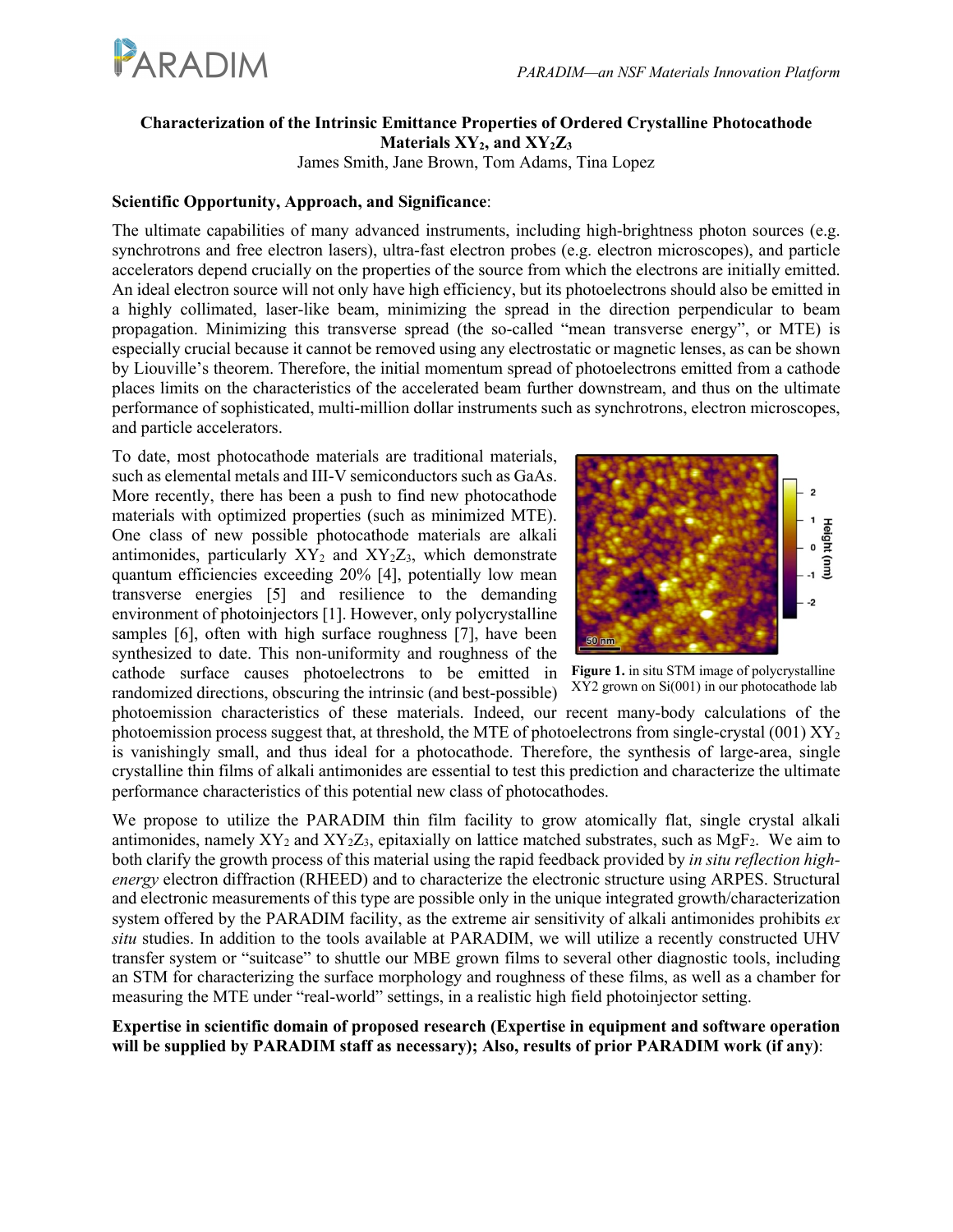

James Smith and Jane Brown have extensive MBE experience using Veeco GEN10 systems (the same as in PARADIM) synthesizing materials such as SrCuO2, and BaSnO3. Jane Brown has also previously successfully synthesized polycrystalline  $XY_2$  and  $XY_2Z_3$  on various non-crystalline substrates in the Cornell photocathode lab, which have had had their quantum efficiency and emittance characterized in a realistic photoinjector environment and the surface morphology has been studied by *in situ* STM. Additionally, James Smith has experience in ultraviolet angle resolved photoemission spectroscopy and Jane Brown in low energy photoemission measurements.

### **Appropriateness for PARADIM Facilities**:

The PARADIM thin facility is uniquely suited to the task of synthesizing crystalline  $XY_2$  and  $XY_2Z_3$ , as it is able to utilize alkali metal sources, unlike nearly all other sophisticated molecular beam epitaxy systems (this is due to the high vapor pressure of alkali metals, which can typically contaminate the chamber). Furthermore, its *in situ* structural diagnostics, namely RHEED, are also crucial, as photocathode materials are typically grown without the aid of structural characterization tools, and thus without any real knowledge of the structural or electronic properties of the materials synthesized. Furthermore, despite the importance of the band structure in determining the properties of



**Figure 2.**  $XY_2$  on an MgF<sub>2</sub> substrate

photocathodes such as the MTE, the band structure of  $XY_2$  and other alkali antimonides remain experimentally unknown; as this material is extremely air sensitive an *in situ* ARPES system, such as the one on PARADIM, provides the only viable way to characterize the electronic structure.

We request to use the PARADIM MBE system for a total of 18 days distributed over two or three blocks. The first block would be used to optimize growth conditions on different substrates and establish structural, epitaxial, and phase purity of our samples. The other (or other two) blocks would be used to characterize our films using ARPES and LEED when that capability is available, as well as transfer them (in vacuum) to other Cornell facilities for further characterization. Using our UHV transfer system to shuttle samples we aim to study the surface morphology using the Lopez group STM and the low energy, high field photoemission properties using diagnostics at the Cornell photocathode lab.

#### **Alignment of the Science with PARADIM's Technical Focus (Materials for the next generation of electronics)**:

Alkali antimonides, and ordered crystalline photocathodes more generally, will play a key role in the next generation of bright electron sources for synchrotrons, accelerators, microscopes, and electron diffraction systems. In contrast to disordered cathodes, single crystal films offer a path to reduce beam emittances beyond the limitations imposed by surface scattering & thermalization and utilize directly the electronic structure of the material to control the properties of the electron beam. In this way we hope to create and characterize materials that can be used to improve the efficiency and efficacy of a wide array of tools and facilities which make use of accelerated electron beams.

#### **Methods and Metrics for Assessing Material Quality and Implementation of Materials-by-Design methodology**:

We are currently collaborating with theory collaborators to use computational methods to both select substrate materials desirable for epitaxial growth and to predict the photoemission properties (MTEs) of the resulting films. High throughput screening of materials databases, in conjunction with density functional theory calculations have been used to identify substrates providing different strain states for alkali antimonide films and then predict how these different strain states influence the electronic structure of the photocathodes, and ultimately the properties of the electron beams they will produce.